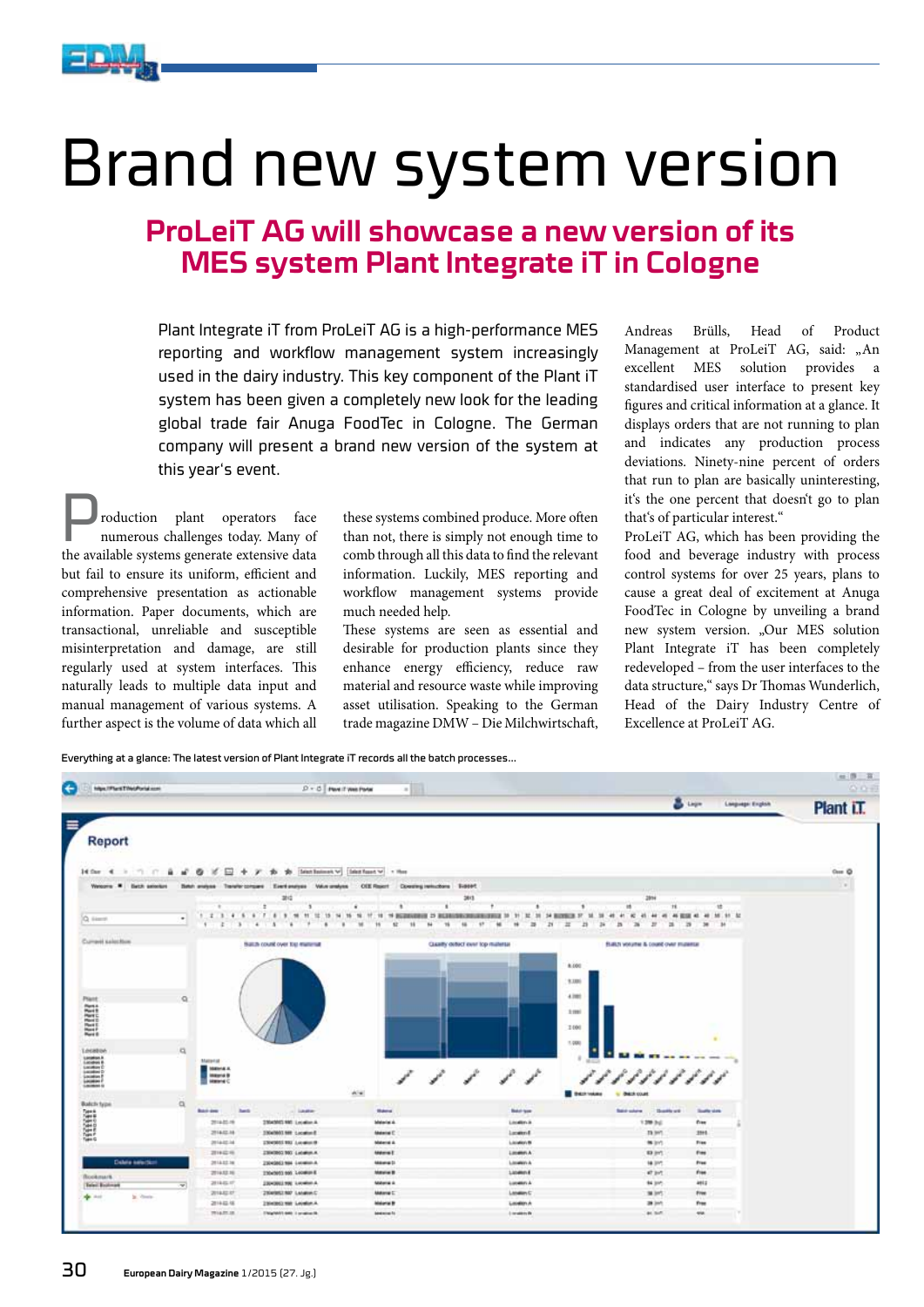

He claims it has never been easier or quicker to display such a huge amount of information in such a structured and concise way with just a few clicks. "Our technology allows us to generate real-time reports and dashboards and to display them in high image quality on PCs, tablets and mobile phones. A further key factor is that our new MES solution can be used with or without our process control system Plant iT." This is guaranteed by employing, among other things, standard Microsoft components (e.g. SSIS) with predefined interfaces to other systems. This ensures the new solution has a flexible and open structure for use in almost all production plants.

Andreas Brülls adds: "The solutions that I have seen during exhibitions at trade fairs or other commercial events fail to compete with our solution in terms of evaluation speed or reporting flexibility. The advantages are obvious and not just for dairy facilities; as our system allows users to create individual reports and evaluate production data. This real time information can be used to optimise production processes much faster than without an MES." The system offers a uniform web-based user interface that can also be utilised on mobile devices. The proactive database structure means the displayed information is relevant and of interest to the system operator while increasing effectiveness



A good MES solution provides a standardised user interface to present key figures and critical information at a glance Andreas Brülls

across the entire plant. Information can be transferred simply via a link or as an interactive report. ProLeiT customers have the ability to discuss and approve solutions and advancements where others fail to realise there is even a problem or a potential for improvement. It allows dairy facility operators to identify and respond to production

problems quickly and decisively. "This is the true benefit of the experience we have gained over the years. ProLeiT's experience allows it to provide a fuller and more comprehensive project service than MES providers that address projects from a horizontal, neutral industry perspective."

#### **Cloud-based solutions, as yet, unrealised**

The advantages outweigh any weaknesses by some distance. "It may not be possible to meet all the needs of all the customers all the time with our MES solution. Over the past few years, it has become increasingly apparent that our customers have different views of what an MES is there to do or should do," says Andreas Brülls. Customers often only express a wish for further services during the commissioning phase. Prior to implementation, many people are unaware of just how positive an MES actually is. "It's not always easy as the provider of a standard solution, but we have the ability to meet the most demanding challenges. What we cannot provide at the moment is a function for cloud-based solutions. This is, however, not currently of interest to the majority of operators in Germany due to the country's strict data security and privacy policies."

… as well as the performance of the individual production lines (photographs: ProLeiT AG)